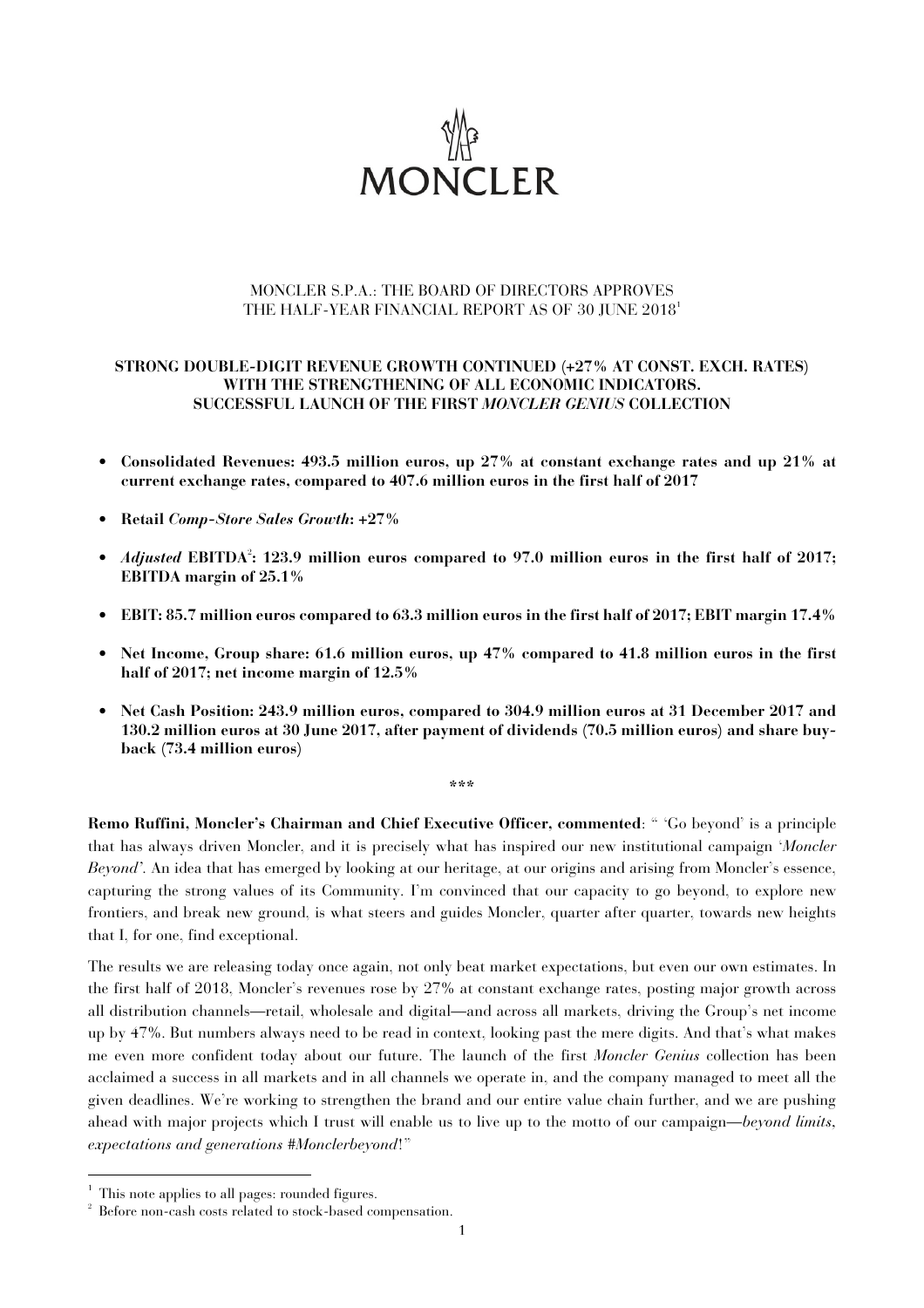*Milan, 25 July 2018* – The Board of Directors of Moncler S.p.A., which met today, has examined and approved the Half-Year Financial Report as of 30 June 2018.

#### **Consolidated Revenues Analysis**

In the first half of 2018, Moncler recorded **revenues of 493.5 million euros**, an **increase of 27% at constant exchange rates and of 21% at current exchange rates** compared to revenues of 407.6 million euros in the same period of 2017, confirming also in Q2 the solid growth recorded in Q1 2018. In the second quarter, revenues rose by 26% at constant exchange rates, benefiting also from the launch of *7 Moncler Fragment Hiroshi Fujiwara*, the first drop of the *Moncler Genius* project, which registered strong results across all distribution channels.

### *Revenues by Region*

|                            | First Half 2018 |        |            | First Half 2017 |                              | YoY growth %                  |  |
|----------------------------|-----------------|--------|------------|-----------------|------------------------------|-------------------------------|--|
|                            | (Euro/000)      | $\%$   | (Euro/000) | $\%$            | At current<br>exchange rates | At constant<br>exchange rates |  |
| Italy                      | 63.343          | 12.8%  | 58.202     | 14.3%           | $+9\%$                       | $+9\%$                        |  |
| EMEA (excl.Italy)          | 146.958         | 29.8%  | 127.431    | 31.3%           | $+15%$                       | $+17%$                        |  |
| Asia and Rest of the World | 210.443         | 42.6%  | 159.623    | 39.1%           | $+32\%$                      | $+42%$                        |  |
| Americas                   | 72.800          | 14.8%  | 62.387     | $15.3\%$        | $+17%$                       | $+29\%$                       |  |
| <b>Total Revenues</b>      | 493,544         | 100.0% | 407,643    | 100.0%          | $+21%$                       | $+27%$                        |  |

In **Italy**, revenues rose 9%, mainly driven by the strong growth of the retail channel.

In **EMEA**, Moncler's revenues grew 17% at constant exchange rates, with double-digit growth in both distribution channels and in the main markets also in the second quarter. France, the United Kingdom and Germany recorded very good performances. Revenues in France continued to record double-digit growth, thanks to the local demand and the sustained tourists' flow. The United Kingdom achieved, also in the second quarter, a good performance, despite a challenging comparison base; the results of this market were supported by the retail organic growth, the positive contribution from wholesale clients, including some e-tailers, and the launch of *7 Moncler Fragment Hiroshi Fujiwara*. Also Germany performed well in the second quarter.

In **Asia & Rest of the World**, revenues increased 42% at constant exchange rates with all markets recording solid double-digit growth even in the second quarter. In particular, Japan significantly accelerated in Q2 2018, also thanks to the successful launch of *7 Moncler Fragment Hiroshi Fujiwara*. Moncler continued to register very good performances in China, driven by an important double-digit organic growth. Following the Chinese government decision to reduce import duties, since the beginning of July Moncler reduced its prices in China by 3.5% on average. Revenues in Korea recorded a solid increase, with an acceleration in the second quarter, mainly due to the organic growth of the existing stores' network.

In the **Americas**, revenues grew 29% at constant exchange rates, with a double-digit growth also in the second quarter. Very good results were achieved in the United States and in Canada, for both the retail and the wholesale channels, supported by the good trend recorded in the existing stores and the opening of new wholesale shop-inshops.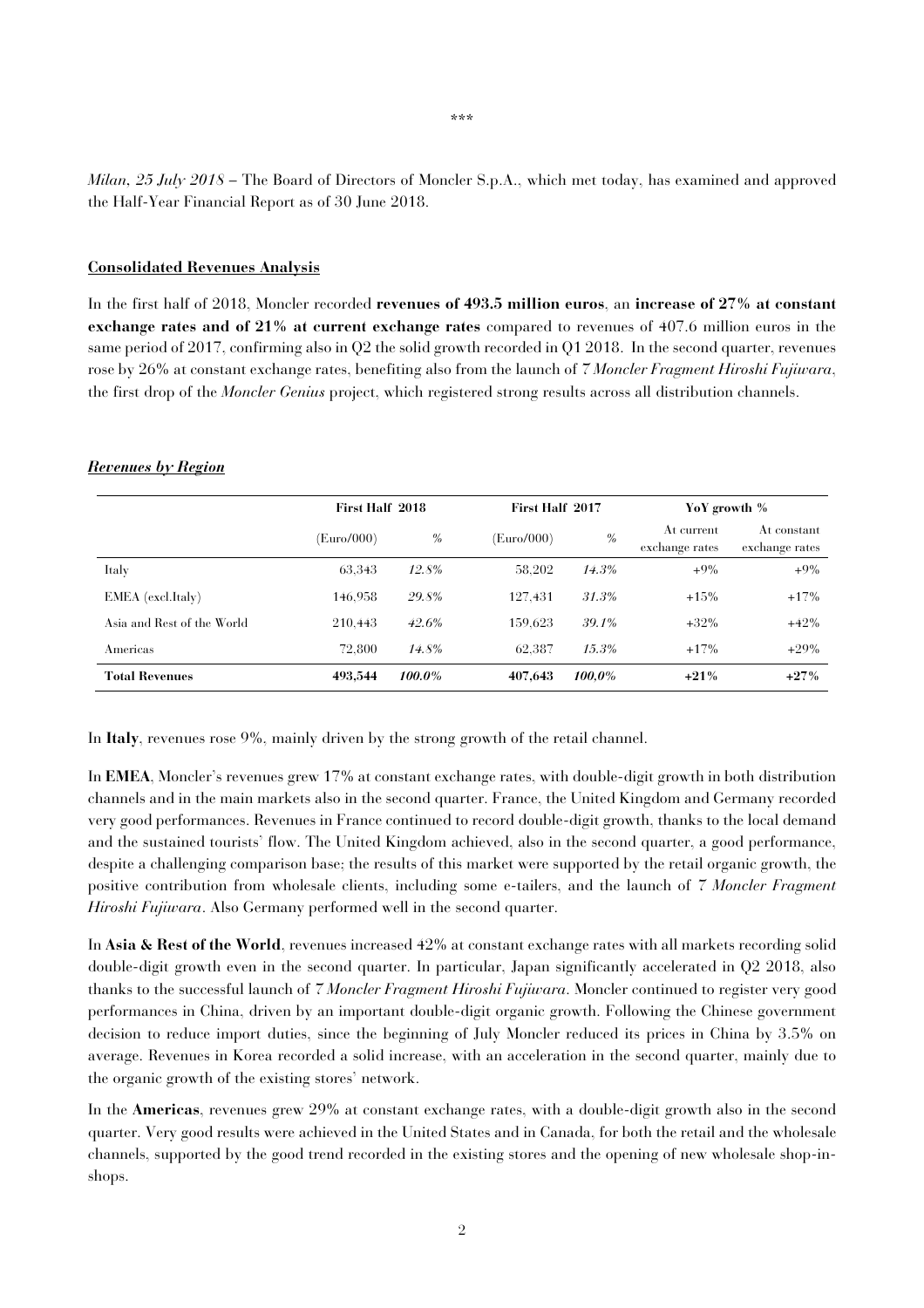# *Revenues by Distribution Channel*

|                       | First Half 2018 |        |            | <b>First Half 2017</b> |                              | YoY growth %                  |  |
|-----------------------|-----------------|--------|------------|------------------------|------------------------------|-------------------------------|--|
|                       | (Euro/000)      | $\%$   | (Euro/000) | $\%$                   | At current<br>exchange rates | At constant<br>exchange rates |  |
| Retail                | 376.851         | 76.4%  | 299.477    | 73.5%                  | $+26\%$                      | $+33\%$                       |  |
| Wholesale             | 116.693         | 23.6%  | 108.166    | 26.5%                  | $+8\%$                       | $+12\%$                       |  |
| <b>Total Revenues</b> | 493.544         | 100.0% | 407,643    | 100.0%                 | $+21%$                       | $+27%$                        |  |

In the first half of 2018, revenues from the **retail distribution channel** increased to 376.8 million euros compared to 299.5 million euros in the same period of 2017, representing an increase of 33% at constant exchange rates, thanks to a robust organic growth and to a further development of the network of retail mono-brand stores (DOS).

The Group achieved *Comparable Store Sales Growth*<sup>3</sup> of 27%.

The **wholesale channel** recorded revenues of 116.7 million euros compared to 108.1 million euros in first half 2017, an increase of 12% at constant exchange rates, driven by good results, in particular, in North America and Asia-Pacific.

# **Mono-brand Stores Distribution Network**

As at 30 June 2018, **Moncler's mono-brand distribution network** consisted of **209 retail directly operated stores** (DOS), an increase of 8 units compared to 31 December 2017, and **65 wholesale shop-in-shops (SiS)**, an increase of 6 units compared to 31 December 2017. In the second quarter, Moncler opened 4 retail DOS and 4 shop-in-shops.

|                                 | 30/06/2018 | 31/12/2017 | <b>Net Openings</b><br>First Half 2018 |
|---------------------------------|------------|------------|----------------------------------------|
| <b>Retail mono-brand stores</b> | 209        | 201        | -8                                     |
| Italy                           | 21         | 21         | -                                      |
| EMEA (excl.Italy)               | -61        | 59         | 9                                      |
| Asia and Rest of the World      | 102        | 96         | 6                                      |
| Americas                        | 25         | 25         |                                        |
| Wholesale mono-brand stores     | 65         | 59         | <sub>n</sub>                           |

### **Analysis of Consolidated Operating and Net Results**

In the first half of 2018, the consolidated **gross margin was 374.9 million euros**, equivalent to 76.0% of revenues compared to 75.6% in the same period of 2017. This improvement was mainly attributable to the growth in the retail channel.

 3 *Comparable Store Sales Growth* is based on sales growth in DOS (excluding outlets) which have been opened for at least 52 weeks and in the online store; stores that have been extended and/or relocated are excluded from the calculation.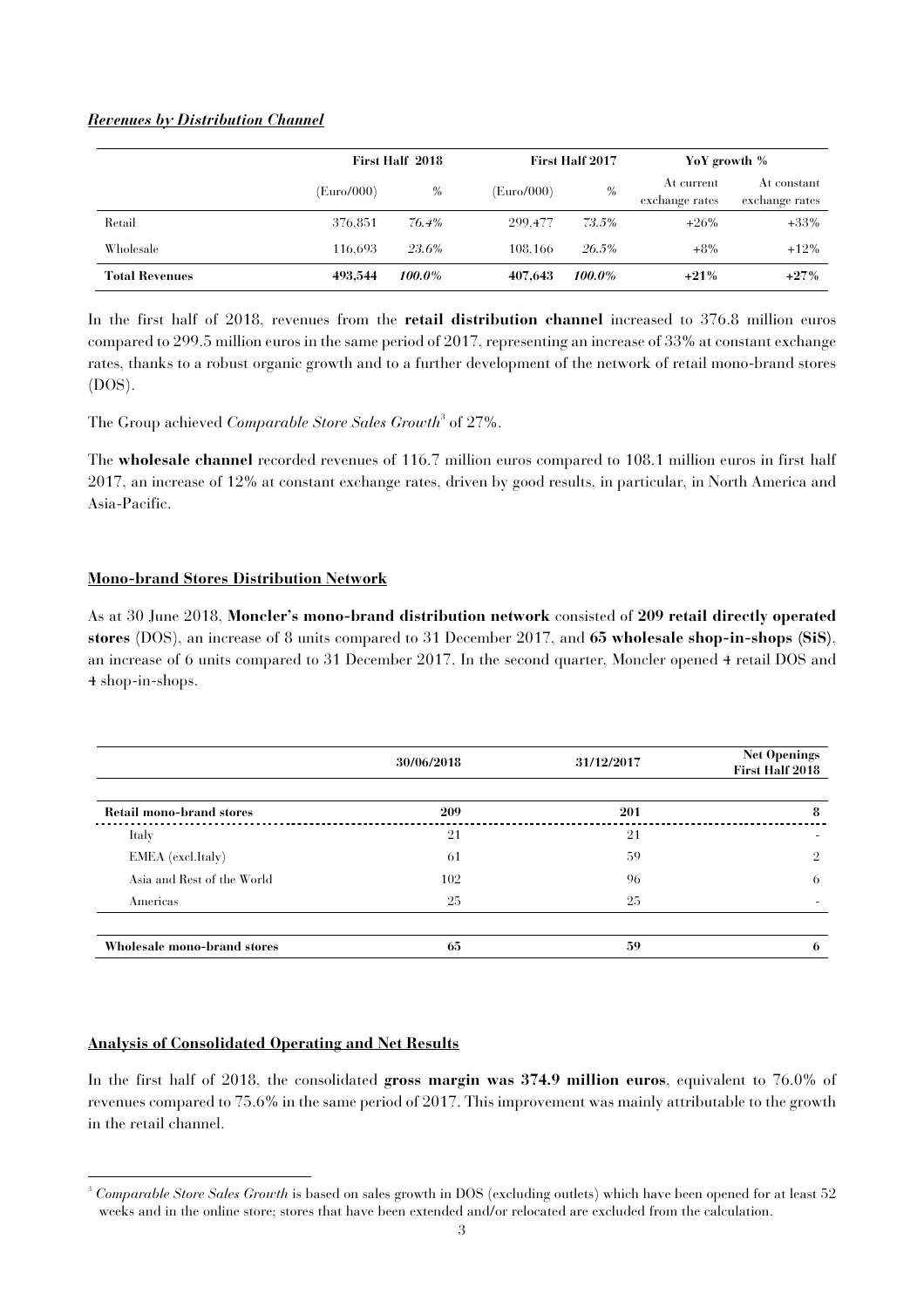**Selling expenses were 178.5 million euros**, equivalent to 36.2% of revenues compared to 37.8% in the same period of 2017. The lower incidence of selling expenses on revenues is largely related to the strong DOS organic performance and a more efficient management of the retail network. **General and administrative expenses were 61.9 million euros**, equal to 12.5% of revenues, in line with the first half of 2017. **Advertising expenses were 36.3 million euros**, representing 7.3% of revenues, stable compared to the first half of 2017 and in line with management's expectations.

**Adjusted EBITDA<sup>4</sup>** rose to **123.9 million euros**, compared to 97.0 million euros in the first six months of 2017, resulting in an EBITDA margin of 25.1% compared to 23.8% in the first half of 2017. The increase is mainly linked to the improvement of the gross margin and the good control on retail selling costs.

In the first semester of 2018, depreciation and amortisation were 25.7 million euros, representing 5.2% of sales, an increase of 8% compared to 23.7 million euros in the first semester of 2017 (5.8% of sales). This amount is largely attributable to the investments on retail development, related to new openings and to relocations/expansions.

Stock-based compensation include non-cash costs related to Moncler stock options and performance shares plans and was equal to 12.5 million euros, compared to 10.0 million euros in the first semester of 2017.

**EBIT was 85.7 million euros**, an increase of 35% compared to 63.3 million euros in the first half of 2017, representing an EBIT margin of 17.4% (15.5% in the first half of 2017).

In the first half of 2018, the net financial result was negative and equal to 0.9 million euros, including 0.4 million euros of forex losses. In the same period of 2017, the net financial result was negative and equal to 2.9 million euros, including 2.4 million euros of forex losses. Net of these losses, net financial result was negative and equal to 0.5 million euros in the first semester of 2018, stable compared to the same period in 2017.

The tax rate was 27.3%, compared to 30.5% in the first half of 2017. The decrease is mainly due to the fiscal benefits related to the *Patent Box*.

**Net Income, Group share was 61.6 million euros**, equivalent to 12.5% of revenues, an increase of 47% compared to 41.8 million euros in the same period of 2017.

# **Consolidated Balance Sheet and Cash Flow Analysis**

**Net financial position** at 30 June 2018 was positive and equal to **243.9 million euros** compared to 304.9 million euros at 31 December 2017, and 130.2 million euros at 30 June 2017.

**Net working capital was 61.4 million euros**, compared to 64.4 million euros at 30 June 2017, equal to 5% of last-twelve-months (LTM) revenues. This improvement has been largely driven by better management of inventories and receivables.

**Net capital expenditure was 34.5 million euros** in the first six months of 2018, in line with the investments made in the same period of 2017. The amount includes 18.5 million euros of investments in the retail stores, 1.9 million euros for the development of the wholesale network, and 14.1 million euros of investments in corporate projects, mainly related to the expansion of the logistics hub in Piacenza, to the acquisition of the industrial building in Romania, and to the strengthening of the IT and omnichannel platforms.

**Free cash flow** in the first half of 2018 was positive and equal to **66.3 million euros**, compared to 39.6 million euros in the same period of 2017.

j

<sup>4</sup> Before non-cash costs related to stock-based compensation.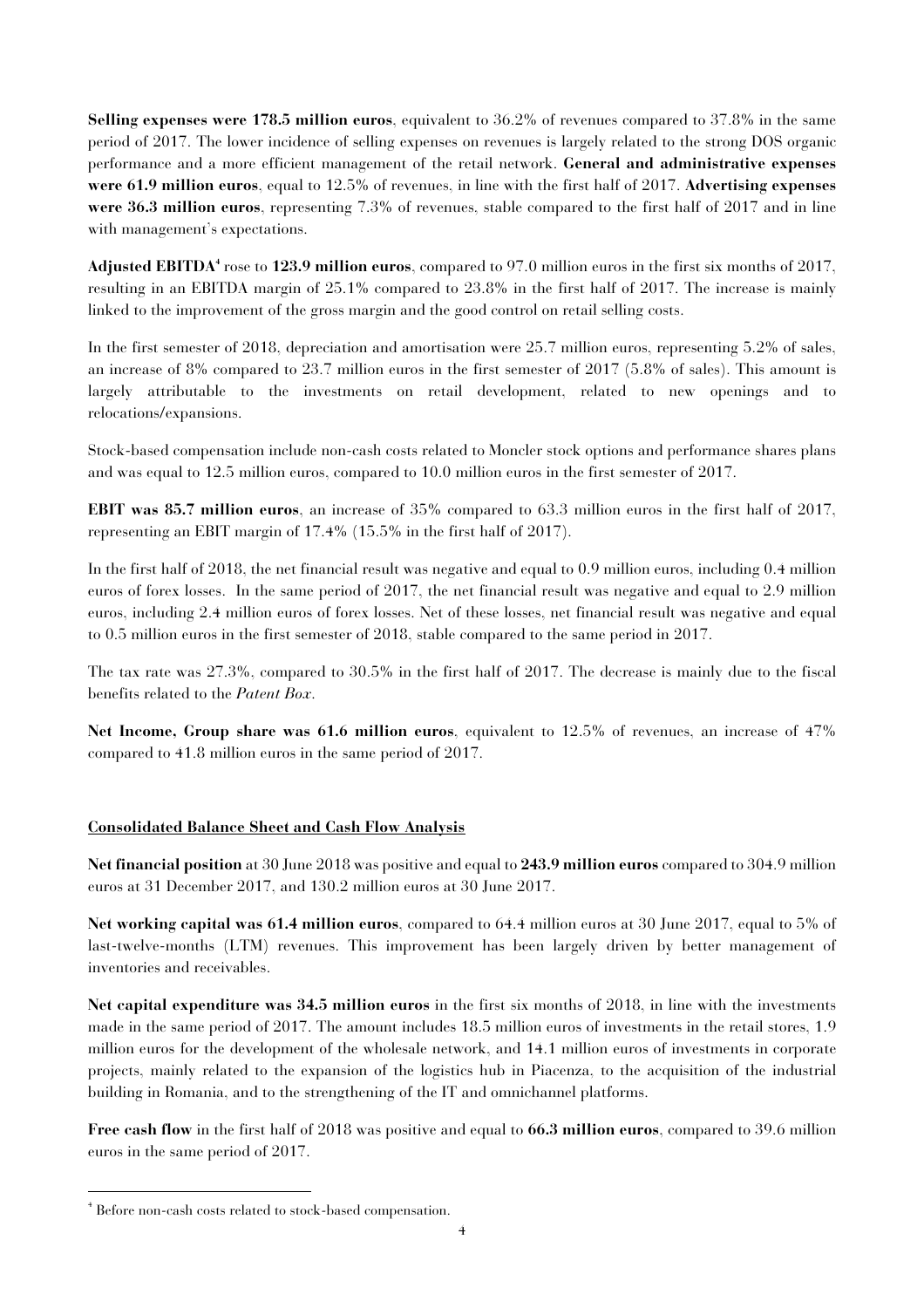In the first half of 2018, Moncler distributed 70.5 million euros of dividends compared to 45.5 million euros in the same period of 2017 while, in the same period, the Group completed a share buy-back programme for 73.4 million euros. As a consequence, Net Cash Flow in the first half of 2018 was negative and equal to 61.0 million euros, compared to a positive Net Cash Flow in the same period of 2017 of 24.4 million euros.

# **Significant Events Occurred In the First Half of 2018**

# - **Moncler Genius**

On February 20, 2018, Moncler presented a new creative and communication chapter*, Moncler Genius*: a vision of the future, beyond seasons, able to establish a constant dialogue with customers. A hub of eight exceptional minds which, operating in unison while cultivating their singularity, have being able to re-interpret the Brand; each one devoted to a singular project, all of them adding facets to the Moncler's brand identity.

# - **Capital Markets Day**

On February 27, 2018, Moncler organized a Capital Markets Day in Milan, during which the Group provided to the financial community an update on its medium-term strategy.

# - **Moncler Japan**

On March 29, 2018, Moncler acquired, from the local partner Yagi Tsusho Limited, the first tranche (equal to 9% of total share capital) of the partner's stake in Moncler Japan Corporation, equivalent to a net cash out of 15.5 million euros. As defined in the amendment to the *Joint Venture Agreement*, approved in 2017, the purchase of the whole minority interest in Moncler Japan can be exercised progressively, once per year, between 2018 and 2024, at a price equal to the prorated value of Moncler Japan's net equity at the end of each related financial year.

#### - **Share buyback programme**

On April 4, 2018, Moncler launched a share buyback programme for a maximum of 2,100,000 Moncler S.p.A. ordinary shares (equal to 0.8% of current share capital) in accordance with the resolution of the Shareholders' Meeting of 20 April 2017. As of that date, Moncler already held 2,000,000 Moncler S.p.A. ordinary shares, bought in 2016 and 2017 in accordance with the resolutions of the Shareholders' Meeting of 23 April 2015 and 20 April 2017 respectively.

In implementation of the programme, completed on May 8, 2018, Moncler acquired 2,100,000 ordinary shares (equal to 0.8% of share capital), for a total amount of 73.4 million euros.

As of June 30, 2018, Moncler holds 4,100,000 ordinary shares (equal to 1.6% of share capital).

#### - **Dividends**

On April 16, 2018, Moncler Ordinary Shareholders Meeting approved the Group's results for fiscal year 2017 and the distribution of a gross dividend of 0.28 euros per ordinary share, with coupon date on May 21, 2018 and payment date of May 23, 2018. In the first half of 2018, Moncler distributed 70.5 million euros of dividends.

#### - **2018-2020 Performance Shares Plan**

On May 4, 2018, Moncler Board of Directors, putting into effect the resolutions adopted by the Shareholders' Meeting of April 16, 2018, resolved to implement the stock grant plan denominated "*2018-2020 Performance Shares Plan"* approved by that Shareholders' Meeting and, as a consequence, approved the plan's implementation regulation and resolved the granting of 1,365,531 shares to 99 beneficiaries, including also Executive Directors and Key Managers of the Group.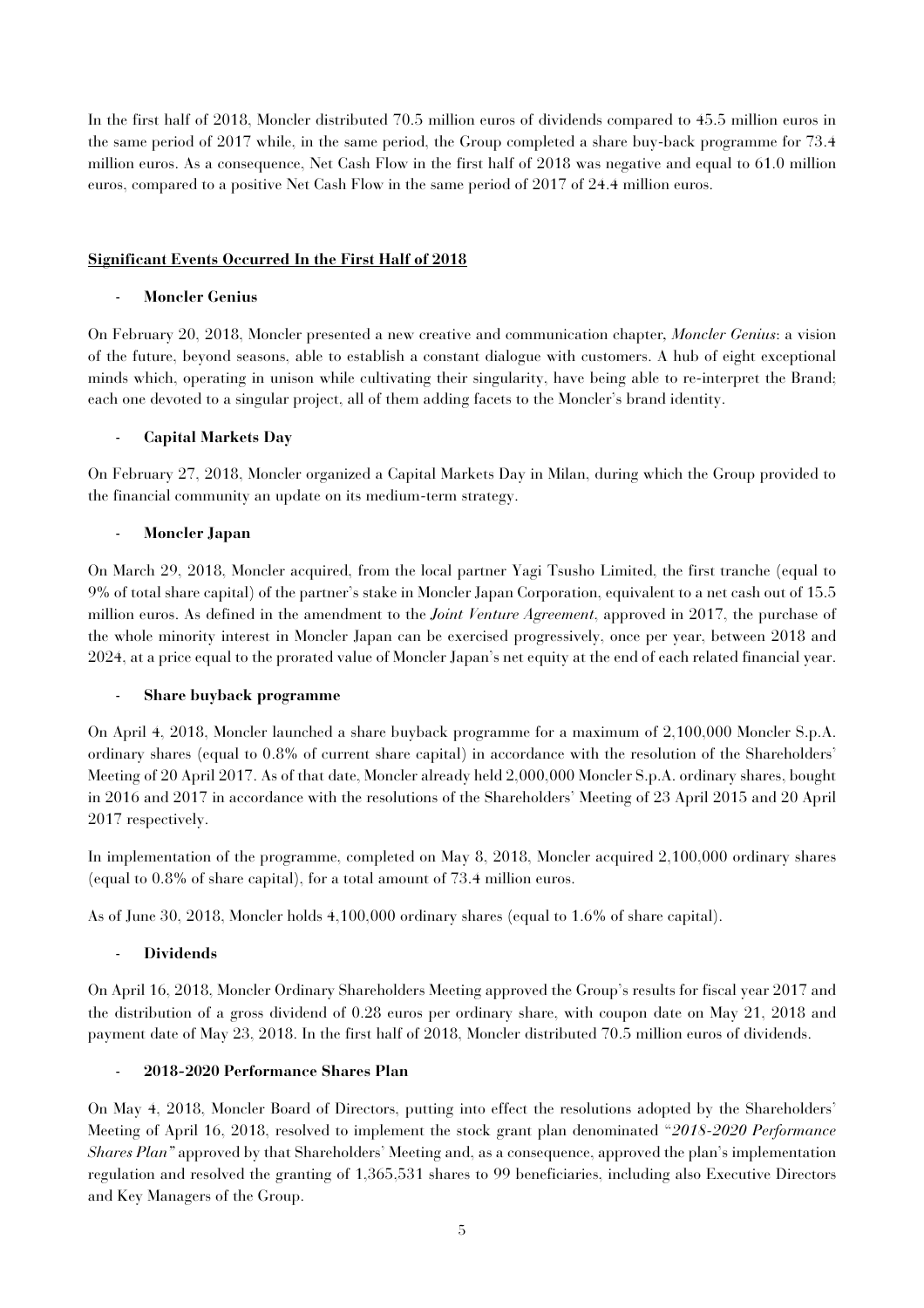# **Significant Events Occurred after the Reporting Date**

There are no significant events occurred after the reporting date.

# **Business Outlook**

The Group is forecasting a scenario of further growth in 2018, based on the following strategic guidelines.

**Strengthening of the Brand**. Since the beginning, the positioning and the communication strategy of the brand Moncler have been based on two pillars: uniqueness and consistency of its heritage. These pillars are and will remain fundamental also in the future. Moncler's strength is also related to its ability to renew itself with continuity. Today's consumers of luxury goods are evolving rapidly and faster than in the past. To take advantage of these changes, Moncler has decided to open a new chapter, which will drive the Group into its future developments.

**Focus on customers**. Developing a direct relationship with retail, wholesale and digital clients, being able to get them involved using all their touch points and anticipating their needs: these are the pillars of the relationship that Moncler wants to build across channels with its clients, especially with its local customers, in order to maintain, and if possible strengthen, the Group's future organic growth.

**International development and consolidation of key markets**. Over the years, Moncler has followed a clear strategy of international growth, while always keeping strong control of the business and a direct dialogue with its clients, both in the wholesale and in the retail channel. Moncler wants to keep on selectively developing the main international markets and consolidating its presence in the "core" markets, also thanks to the reinforcement of its retail mono-brand stores (DOS) network, the controlled expansion of its stores' average selling surface, the development of wholesale mono-brand stores (SiS), the development of travel retail, and the strengthening of its digital channel.

**Selective expansion of product categories**. The Group is working on a selective expansion in product categories that are complementary to its core business and where it has, or can achieve, high brand awareness and strong know-how.

**Sustainable business development**. The Brand is reinforcing its commitment to sustainable and responsible long-term development, which takes account of stakeholders' expectations aiming at shared value creation.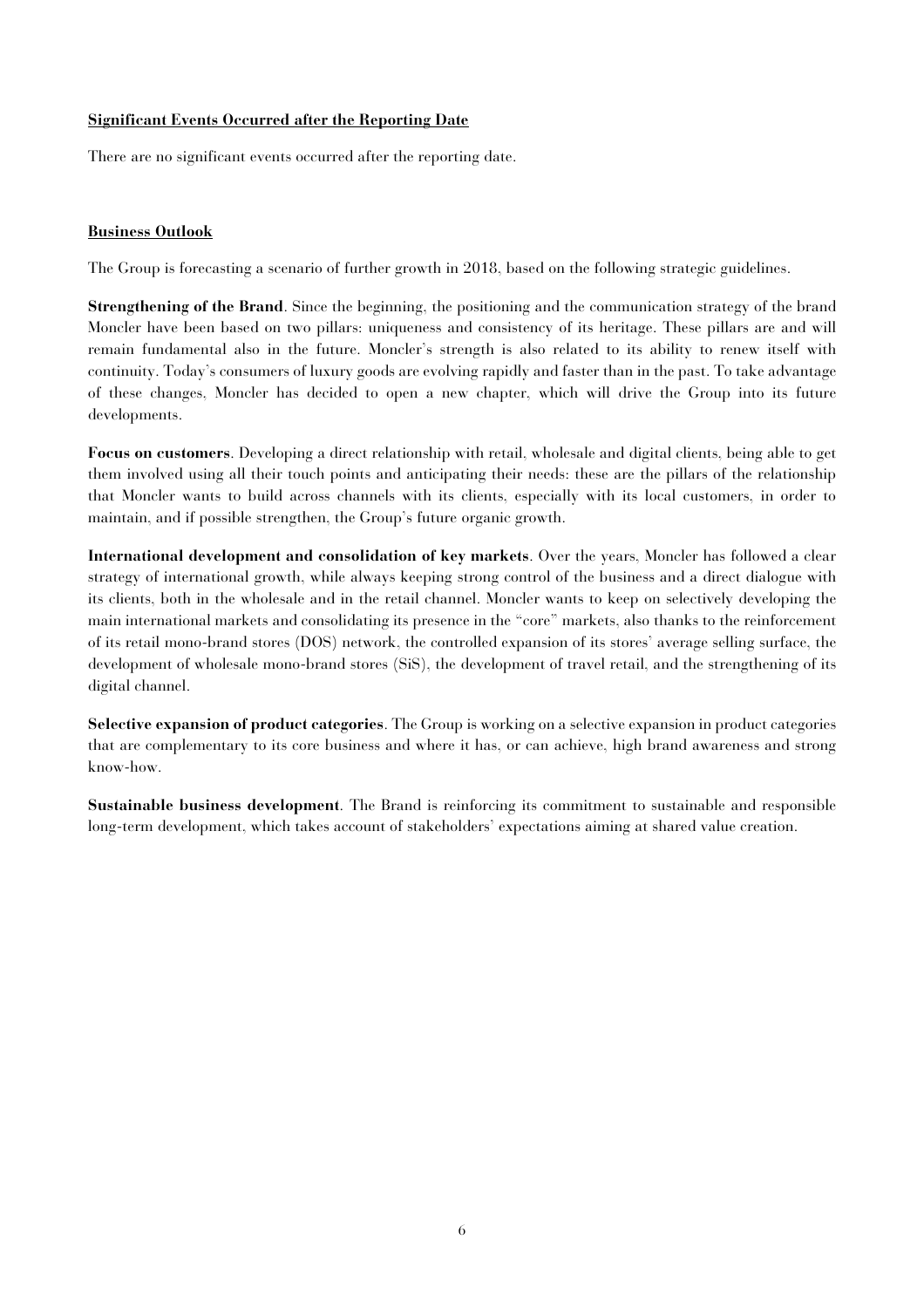# **Consolidated Income Statement, Balance Sheet Statement and Cash Flow**

# *Consolidated Income Statement*\_\_

| (Euro/000)                                      | First Half 2018 | % on Revenues | First Half 2017 | % on Revenues |
|-------------------------------------------------|-----------------|---------------|-----------------|---------------|
| Revenues                                        | 493.544         | 100.0%        | 407.643         | 100.0%        |
| YoY growth                                      | $+21%$          |               | $+18%$          |               |
| Cost of sales                                   | (118, 659)      | $(24.0\%)$    | (99, 293)       | $(24.4\%)$    |
| Gross margin                                    | 374,885         | 76.0%         | 308,350         | 75.6%         |
| Selling expenses                                | (178, 490)      | (36.2%)       | (154, 036)      | (37.8%)       |
| General & Administrative expenses               | (61, 935)       | (12.5%)       | (51, 148)       | (12.5%)       |
| Advertising & Promotion                         | (36, 256)       | $(7.3\%)$     | (29, 875)       | $(7.3\%)$     |
| Stock-based Compensation                        | (12, 465)       | $(2.5\%)$     | (10, 012)       | $(2.5\%)$     |
| <b>EBIT</b>                                     | 85.739          | 17.4%         | 63.279          | 15.5%         |
| YoY growth                                      | $+35%$          |               | $+18%$          |               |
| Net financial result 5                          | (893)           | $(0.2\%)$     | (2,936)         | (0.7%)        |
| <b>EBT</b>                                      | 84,846          | 17.2%         | 60,343          | 14.8%         |
| Taxes                                           | (23, 124)       | (4.7%)        | (18, 400)       | $(4.5\%)$     |
| <b>Tax Rate</b>                                 | 27.3%           |               | 30.5%           |               |
| Net Income, including Non-controlling interests | 61.722          | 12.5%         | 41,943          | 10.3%         |
| Non-controlling interests                       | (94)            | $(0.0\%)$     | (108)           | $(0.0\%)$     |
| Net Income, Group share                         | 61,628          | 12.5%         | 41.835          | 10.3%         |
| YoY growth                                      | $+47%$          |               | $+25%$          |               |
| <b>EBITDA Adjusted</b>                          | 123,916         | 25.1%         | 97.022          | 23.8%         |
| YoY growth                                      | $+28%$          |               | $+24%$          |               |

-<br>5

FX Gain/(Losses) (434) thousand euros;

Other financial items (459) thousand euros.<br>First Half 2017: FX Gain/(Losses) (2.383) thousand euros. FX Gain/(Losses) (2.383) thousand euros; Other financial items (553) thousand euros.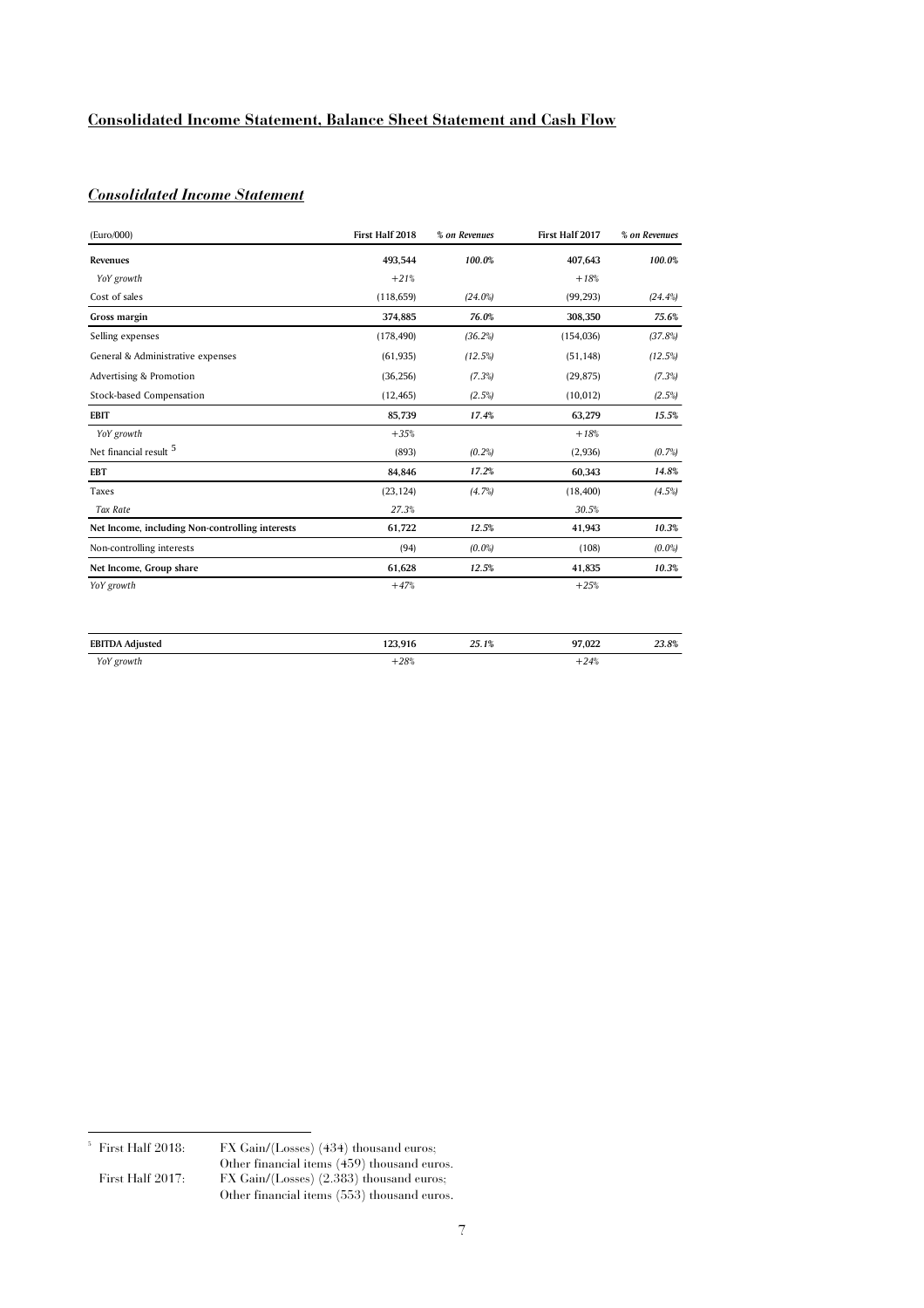# *Reclassified Consolidated Statement of Financial Position*

| (Euro/000)                             | 30/06/2018 | 31/12/2017 | 30/06/2017 |
|----------------------------------------|------------|------------|------------|
| Intangible Assets                      | 425,136    | 426,269    | 428,219    |
| Tangible Assets                        | 149,190    | 138,127    | 124,258    |
| Other Non-current Assets/(Liabilities) | 33,036     | 22,136     | 23,974     |
| <b>Total Non-current Assets</b>        | 607,362    | 586,532    | 576,451    |
| Net Working Capital                    | 61,402     | 89,655     | 64,424     |
| Other Current Assets/(Liabilities)     | (30, 903)  | (47, 010)  | (18, 598)  |
| <b>Total Current Assets</b>            | 30,499     | 42,645     | 45,826     |
| <b>Invested Capital</b>                | 637,861    | 629,177    | 622,277    |
| Net Debt/(Net Cash)                    | (243,900)  | (304, 952) | (130, 181) |
| Pension and Other Provisions           | 10,967     | 10,598     | 17,107     |
| Shareholders' Equity                   | 870,794    | 923,531    | 735,351    |
| <b>Total Sources</b>                   | 637,861    | 629,177    | 622,277    |

# *Reclassified Consolidated Statement of Cash Flow*

| (Euro/000)                                                                             | First Half 2018    | First Half 2017    |
|----------------------------------------------------------------------------------------|--------------------|--------------------|
| <b>EBITDA Adjusted</b>                                                                 | 123,916            | 97,022             |
| Change in NWC                                                                          | 28,253             | 43,703             |
| Change in other curr./non-curr. assets/(liabilities)                                   | (27, 351)          | (45, 387)          |
| Capex, net                                                                             | (34, 537)          | (34, 422)          |
| <b>Operating Cash Flow</b>                                                             | 90,281             | 60,916             |
| Net financial result                                                                   | (893)              | (2,936)            |
| Taxes                                                                                  | (23, 124)          | (18, 400)          |
| <b>Free Cash Flow</b>                                                                  | 66,264             | 39,580             |
| Dividends paid                                                                         | (70, 464)          | (45, 491)          |
| Changes in equity and other changes                                                    | (56, 852)          | 30,296             |
| <b>Net Cash Flow</b>                                                                   | (61, 052)          | 24,385             |
| Net Financial Position - Beginning of Period<br>Net Financial Position - End of Period | 304,952<br>243,900 | 105,796<br>130,181 |
| Change in Net Financial Position                                                       | (61, 052)          | 24,385             |